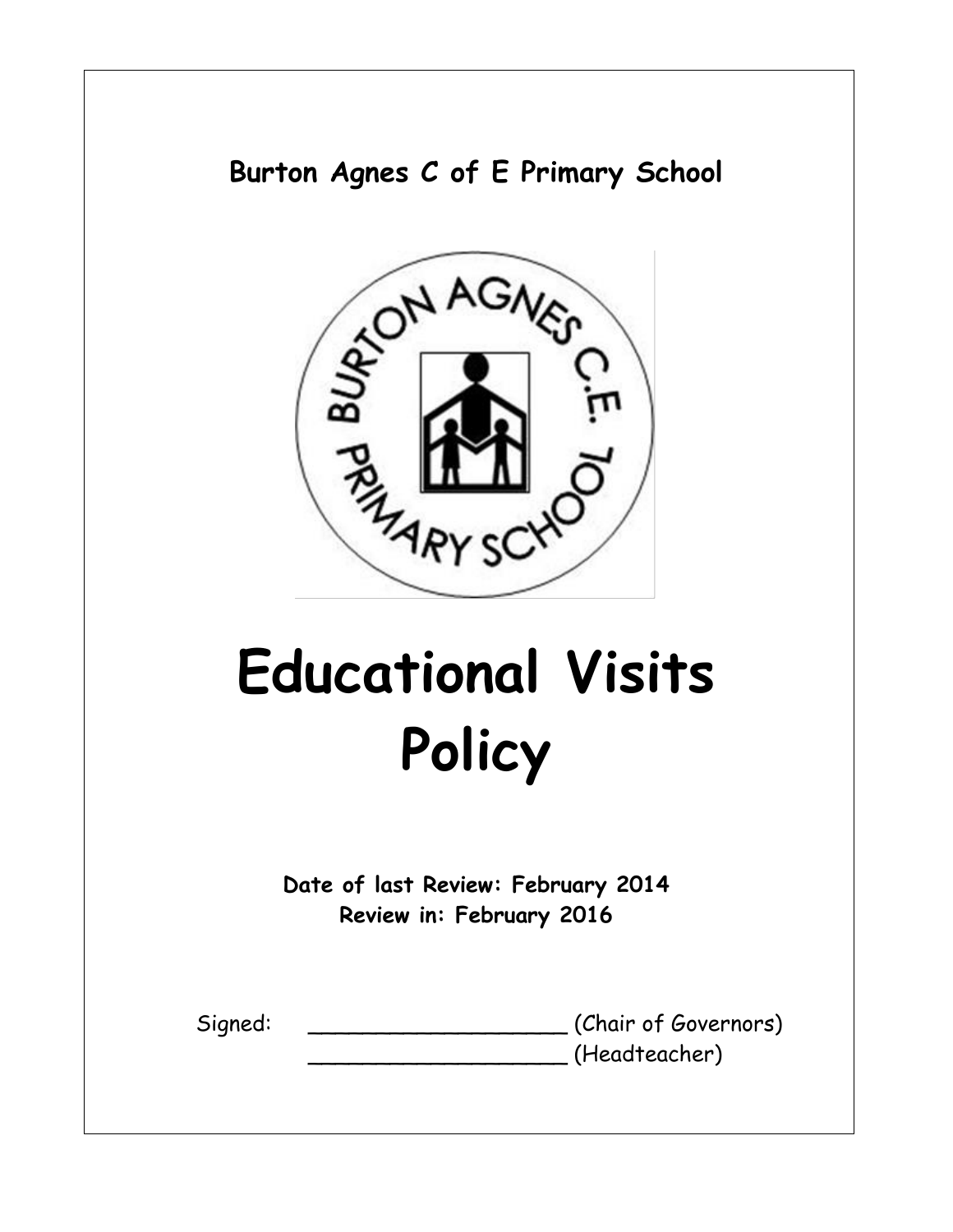## **Burton Agnes CE Primary School EDUCATIONAL VISITS POLICY**

We believe that Educational visits are a vital part of the education which we offer to pupils and staff are encouraged to organise them. We run visits of many kinds, ranging from walking round part of the village to residentials which take pupils away from home for several days.

Consent forms from parents are necessary before any child can be taken out of school. For visits within the village (and therefore not involving any transport) a blanket consent form is offered to parents at the start of each school year. For all other visits, specific written consent is needed.

This policy is site specific, but should be considered within the guidance provided by the East Riding Local Authority (the LA) on its eRiding website in the Educational Visits section, and overall guidance from the DCSF. This can be obtained at www.teachernet.gov.uk/visits.

#### **Before the visit**

- When considering a visit, the organising teacher should consult with the School Educational Visits Co-ordinator (EVC) to ensure that the plans are educationally appropriate, that the venue is suitable, and that the anticipated cost (including any subsidy from school fund) is acceptable. The coordinator is the Head Teacher
- The venue should be either known or pre-visited.
- Staff should remind themselves about the Risk Assessments that are kept on file in the staffroom and sign the appropriate risk assessments for the trip as well as ensuring all other adults have signed them as well. Once signed an additional visit form must be completed by the organising teacher, stating the risk assessments they need and all the details of the trip this is then handed to the Headteacher to sign and file. Individual risk assessments for specific children may be required.
- Parents should be informed in writing about the visit and details of venue, times and any specific dress requirements made clear, if these differ from our normal uniform expectations.
- The pupils should be made fully aware before the visit of what they will be doing and what the expectations are in terms of behaviour and attitudes. This is an important element of ECM and children taking responsibility for their own safety.
- Arrangements for the care of pupils with Special Educational Needs should be drawn up, and staff briefed as to their responsibilities.
- Pupil ratios as defined by the LA should be complied with. These are:-
	- Foundation/Reception; 'High levels' (as high as 1 adult to 2 children) depending on Risk Assessment
		- Y1 to Y3; 1 adult to 6 children
	- Y4 to Y6; 1 adult to 10-15 children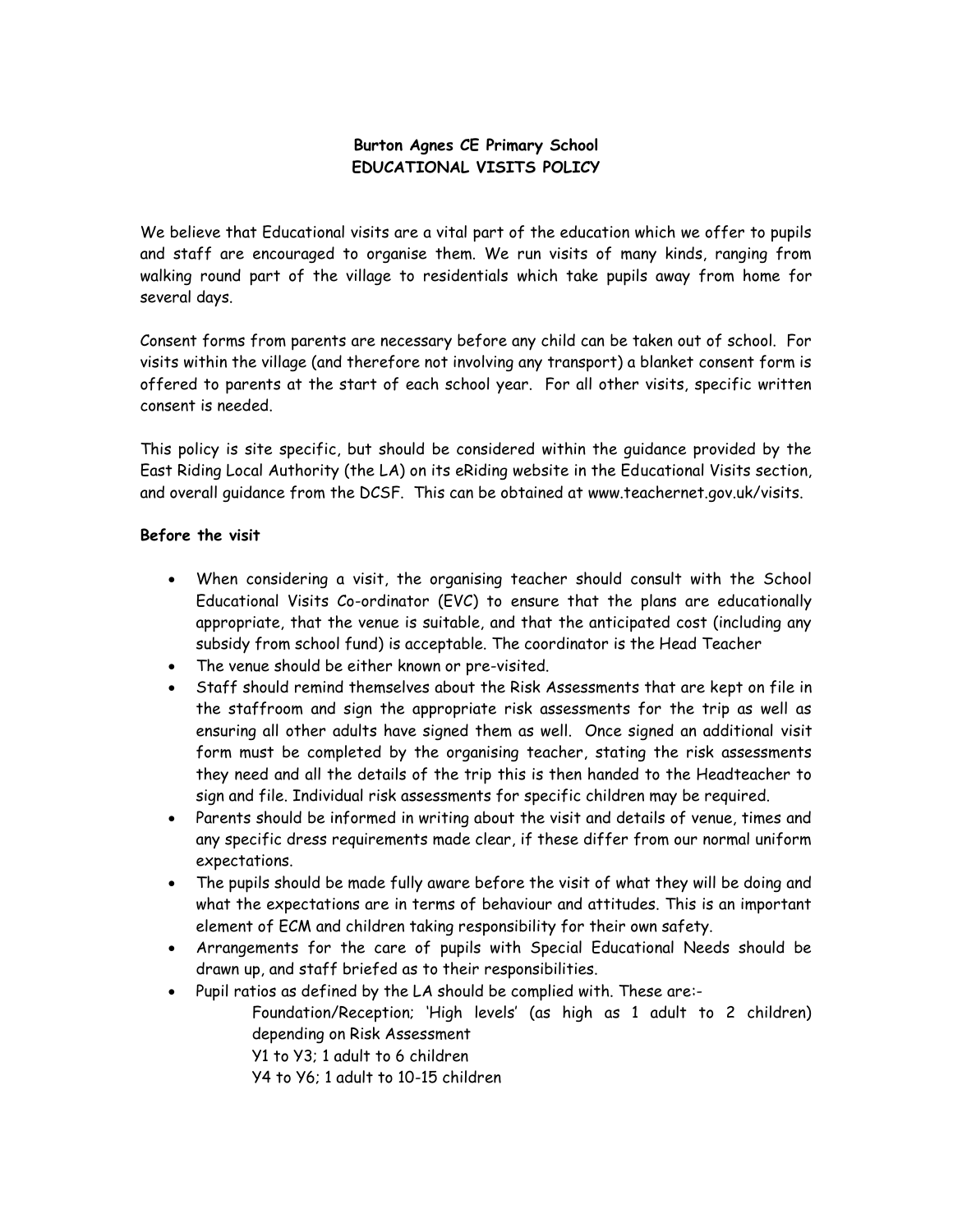If we are just walking to the hall then in the light of the distance/route taken etc. 2 adults should be sufficient.

- At least one, preferably more, members of staff should hold first aid qualifications. Paediatric first aid for nursery children.
- Transport arrangements; if a coach is needed, Mrs. Banks will arrange this, please ensure that you give at least two weeks notice.
- Transport arrangements; when cars are used, the driver must complete a proforma stating that the vehicle is roadworthy and insured, and that the driver is fully qualified. Staff drivers also have to confirm that their insurance covers them for 'business use'. They then sign a declaration to this fact using a form. Booster seats will be needed for smaller children; there is a height measure in the hall.
- Transport arrangements; when a minibus is hired, the driver must hold a current LA qualification for driving such a vehicle, and another member of staff must be on board to supervise pupils.

### **During the visit**

- Seat belts must be worn on all journeys.
- Where possible, pupils should not sit in the front seats.
- Adults should be spread through the coach as far as possible to aid supervision and to minimise the risk of all adults being injured in case of accident.
- Pupils must not act in manner which could distract the driver.
- Pupils should not eat or drink on a coach.
- Organising teachers are responsible for ensuring children have access to inhalers and any medication where necessary.
- On the visit involving transport, the following should be available; plastic gloves, first aid kit, paper towels, 'sick bags/bucket' and list of adults and pupils in the party.
- Staff should carry mobile phones with school contact details saved in them.
- In the event of any problem, staff should contact school and/or senior members of staff.
- Staff should ensure that pupils behave in such a manner as to bring credit to the school.
- Staff should keep school informed about estimated return times.
- If pupils/parents need to be given a phone number this should only be the schools phone number, or the school's mobile number, not staffs personal number – see safer working with children document.

### **After the visit**

- The organising teacher should feed back to the EVC/Headteacher about the visit.
- If there have been any problems of issues concerning any aspect of the visit, this report should be made in writing.